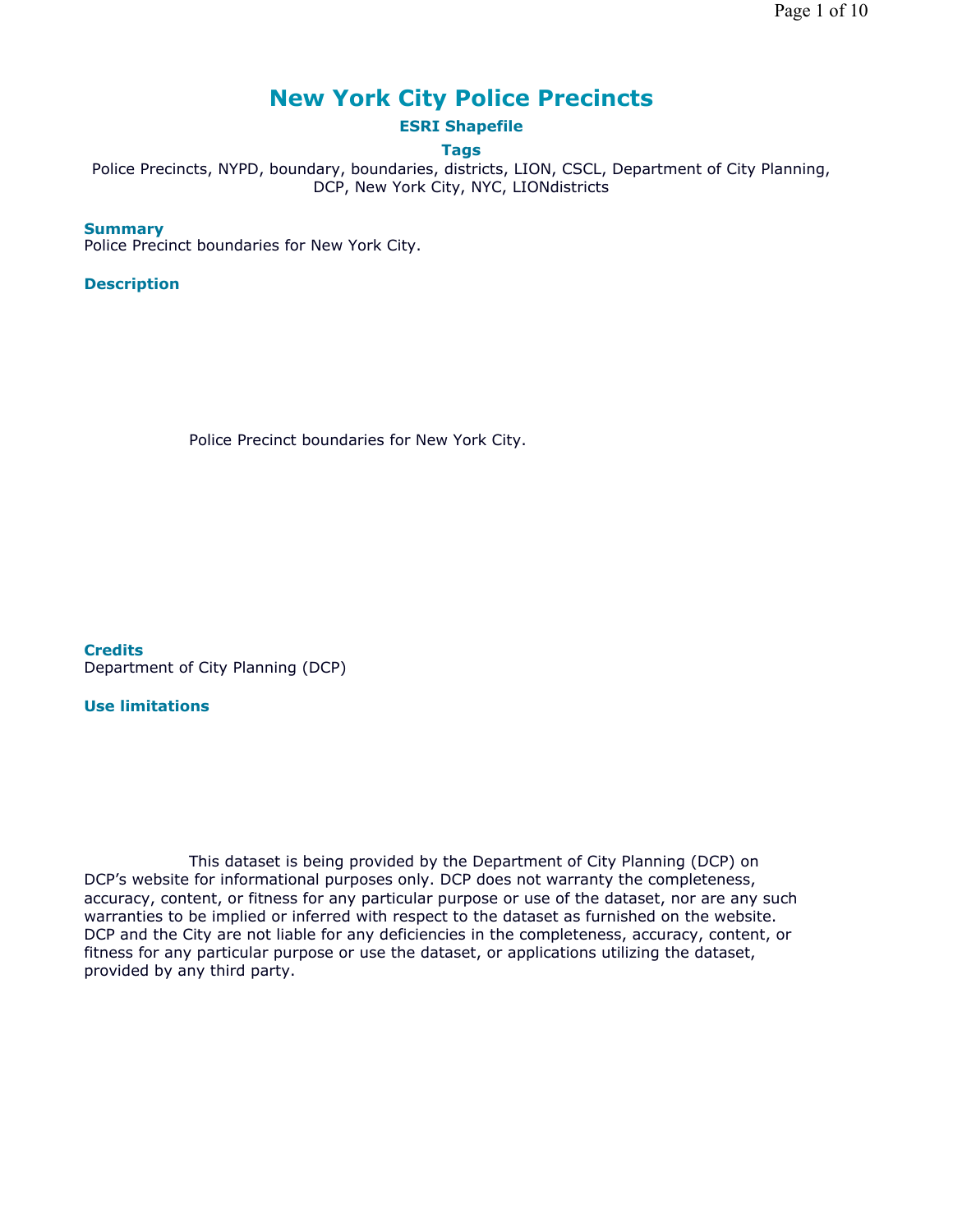**Extent West** -74.257159 **East** -73.699215 **North** 40.915568 **South** 40.496010

#### **Scale Range**

**Maximum (zoomed in)** 1:5,000 **Minimum (zoomed out)** 1:150,000,000

# **ArcGIS Metadata ►**

#### **Topics and Keywords ►**

THEMES OR CATEGORIES OF THE RESOURCE boundaries

**\*** CONTENT TYPE Downloadable Data

PLACE KEYWORDS New York, Manhattan, Queens, Brooklyn, Richmond, Bronx, Kings, Staten Island, New York City

THEME KEYWORDS boundaries, boundary, borough

*Hide Topics and Keywords ▲*

#### **Citation ►**

TITLE New York City Police Precincts CREATION DATE 1/19/2022 8:31:22 AM PUBLICATION DATE 2/22/2022 8:31:32 AM

EDITION 22A

PRESENTATION FORMATS **\*** digital map

**SERIES** NAME BYTES of the BIG APPLE ISSUE 22A

#### OTHER CITATION DETAILS

No major changes since previous version.

*Hide Citation ▲*

#### **Citation Contacts ►**

RESPONSIBLE PARTY ORGANIZATION'S NAME New York City Department of City Planning (DCP) CONTACT'S ROLE publisher

CONTACT INFORMATION ► ADDRESS DELIVERY POINT 120 Broadway, 31st Floor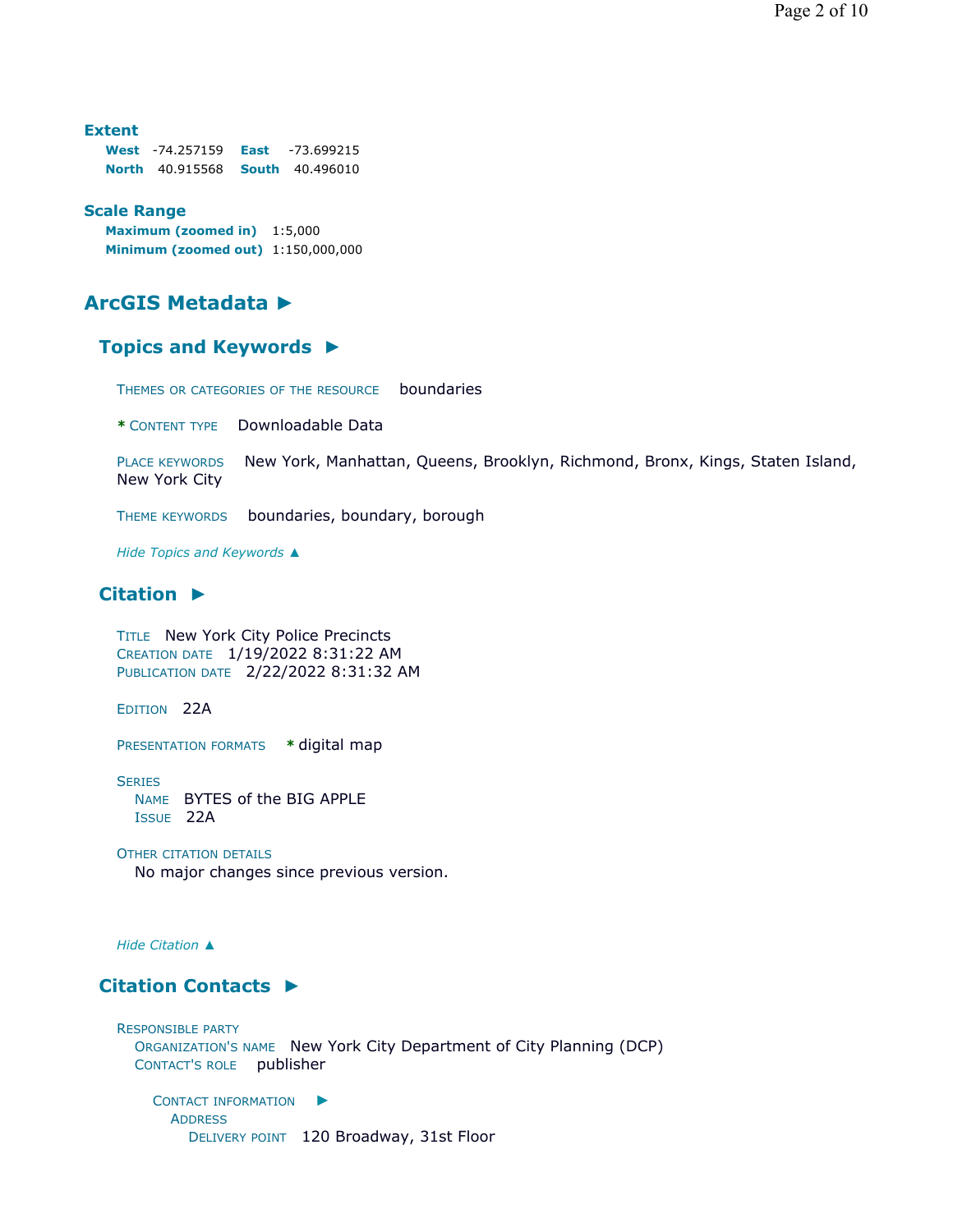CITY New York ADMINISTRATIVE AREA NY POSTAL CODE 10271 E-MAIL ADDRESS DCPopendata@planning.nyc.gov

*Hide Contact information ▲*

*Hide Citation Contacts ▲*

### **Resource Details ►**

DATASET LANGUAGES English (UNITED STATES)

STATUS completed SPATIAL REPRESENTATION TYPE **\*** vector

**\*** PROCESSING ENVIRONMENT Version 6.2 (Build 9200) ; Esri ArcGIS 10.6.1.9328

**CREDITS** Department of City Planning (DCP)

ARCGIS ITEM PROPERTIES **\*** NAME nypp LOCATION withheld **\*** ACCESS PROTOCOL Local Area Network

*Hide Resource Details ▲*

#### **Extents ►**

EXTENT **DESCRIPTION** ground condition

EXTENT

GEOGRAPHIC EXTENT BOUNDING RECTANGLE

- EXTENT TYPE Extent used for searching
- **\*** WEST LONGITUDE -74.257159
- **\*** EAST LONGITUDE -73.699215
- **\*** NORTH LATITUDE 40.915568
- **\*** SOUTH LATITUDE 40.496010
- **\*** EXTENT CONTAINS THE RESOURCE Yes

EXTENT IN THE ITEM'S COORDINATE SYSTEM

- **\*** WEST LONGITUDE 913174.999355
- **\*** EAST LONGITUDE 1067382.508606
- **\*** SOUTH LATITUDE 120128.274951
- **\*** NORTH LATITUDE 272844.293823
- **\*** EXTENT CONTAINS THE RESOURCE Yes

*Hide Extents ▲*

### **Resource Points of Contact ►**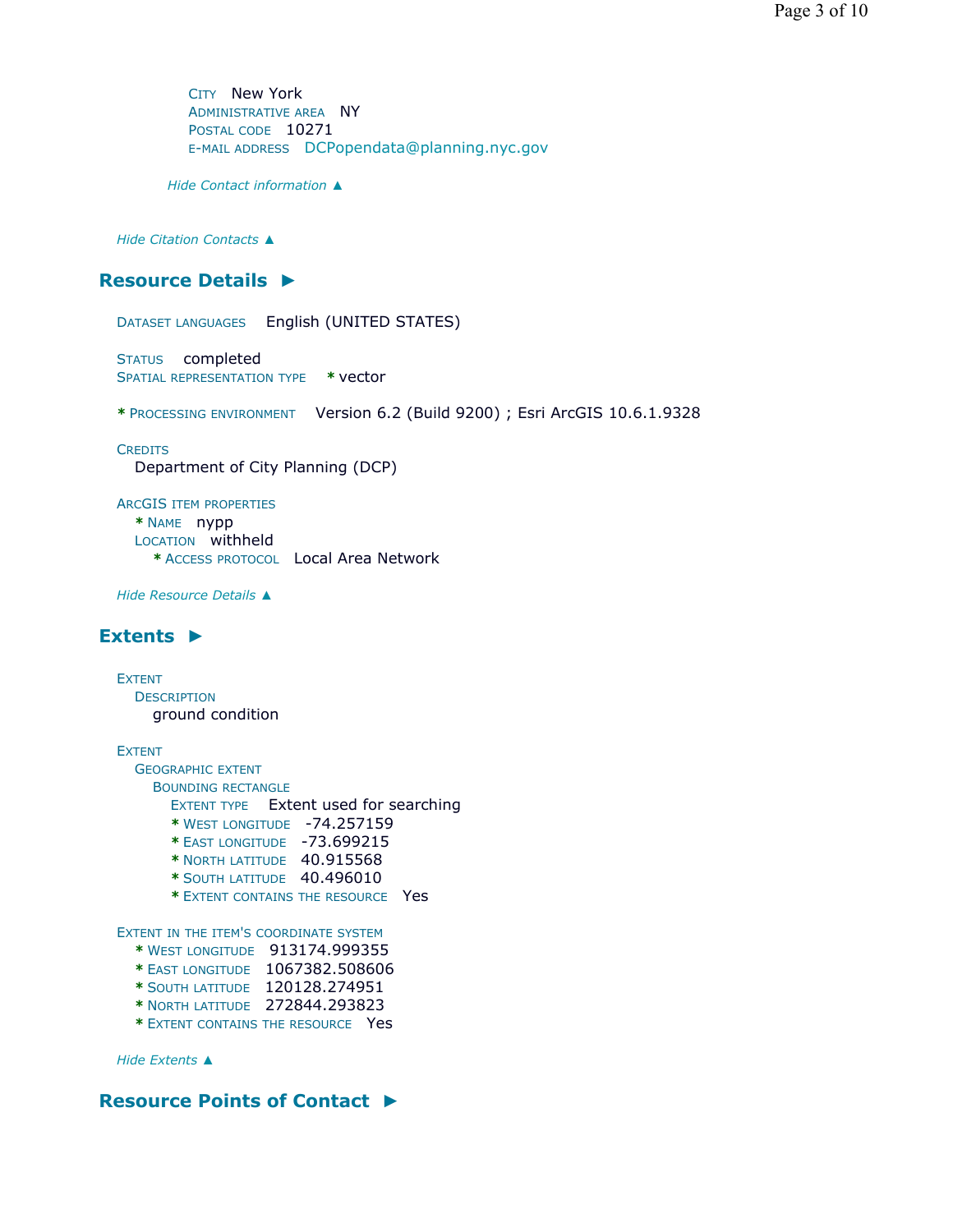POINT OF CONTACT ORGANIZATION'S NAME New York City Department of City Planning (DCP) CONTACT'S ROLE publisher

CONTACT INFORMATION ► **ADDRESS** DELIVERY POINT 120 Broadway, 31st Floor CITY New York ADMINISTRATIVE AREA NY POSTAL CODE 10271 E-MAIL ADDRESS DCPopendata@planning.nyc.gov

*Hide Contact information ▲*

*Hide Resource Points of Contact ▲*

#### **Resource Maintenance ►**

RESOURCE MAINTENANCE UPDATE FREQUENCY quarterly

*Hide Resource Maintenance ▲*

#### **Resource Constraints ►**

LEGAL CONSTRAINTS OTHER CONSTRAINTS The data is freely available to all New York City agencies and the public.

SECURITY CONSTRAINTS CLASSIFICATION unclassified

**CONSTRAINTS** LIMITATIONS OF USE

> This dataset is being provided by the Department of City Planning (DCP) on DCP's website for informational purposes only. DCP does not warranty the completeness, accuracy, content, or fitness for any particular purpose or use of the dataset, nor are any such warranties to be implied or inferred with respect to the dataset as furnished on the website. DCP and the City are not liable for any deficiencies in the completeness, accuracy, content, or fitness for any particular purpose or use the dataset, or applications utilizing the dataset, provided by any third party.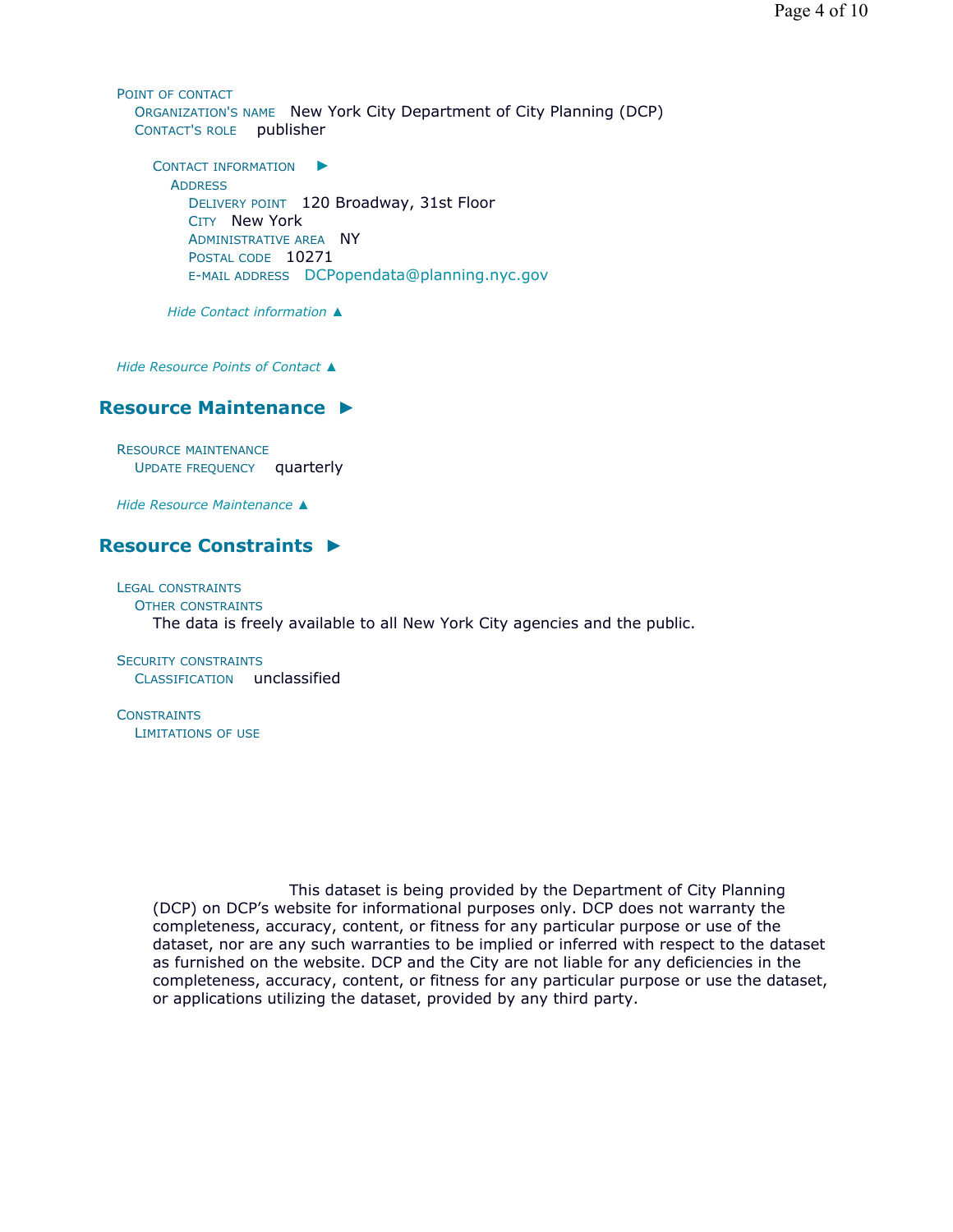*Hide Resource Constraints ▲*

## **Spatial Reference ►**

ARCGIS COORDINATE SYSTEM **\*** TYPE Projected **\*** GEOGRAPHIC COORDINATE REFERENCE GCS\_North\_American\_1983 **\*** PROJECTION NAD\_1983\_StatePlane\_New\_York\_Long\_Island\_FIPS\_3104\_Feet **\*** COORDINATE REFERENCE DETAILS PROJECTED COORDINATE SYSTEM WELL-KNOWN IDENTIFIER 102718 X ORIGIN -450359962737.04999 Y ORIGIN -450359962737.04999 XY SCALE 10000 Z ORIGIN -100000 Z SCALE 10000 M ORIGIN -100000 M SCALE 10000 XY TOLERANCE 0.00020000000000000001 Z TOLERANCE 0.001 M TOLERANCE 0.001 HIGH PRECISION true LATEST WELL-KNOWN IDENTIFIER 2263 WELL-KNOWN TEXT PROJCS ["NAD\_1983\_StatePlane\_New\_York\_Long\_Island\_FIPS\_3104\_Feet",GEOGCS ["GCS\_North\_American\_1983",DATUM["D\_North\_American\_1983",SPHEROID ["GRS\_1980",6378137.0,298.257222101]],PRIMEM["Greenwich",0.0],UNIT ["Degree",0.0174532925199433]],PROJECTION["Lambert\_Conformal\_Conic"],PARAMETER ["False\_Easting",984250.0],PARAMETER["False\_Northing",0.0],PARAMETER ["Central\_Meridian",-74.0],PARAMETER ["Standard\_Parallel\_1",40.66666666666666],PARAMETER ["Standard\_Parallel\_2",41.03333333333333],PARAMETER ["Latitude\_Of\_Origin",40.16666666666666],UNIT ["Foot\_US",0.3048006096012192],AUTHORITY["EPSG",2263]]

REFERENCE SYSTEM IDENTIFIER

- **\*** VALUE 2263
- **\*** CODESPACE EPSG
- **\*** VERSION 5.3(9.0.0)

*Hide Spatial Reference ▲*

### **Spatial Data Properties ►**

VECTOR ► **\*** LEVEL OF TOPOLOGY FOR THIS DATASET geometry only GEOMETRIC OBJECTS

FEATURE CLASS NAME nypp

- **\*** OBJECT TYPE composite
- **\*** OBJECT COUNT 77

*Hide Vector ▲*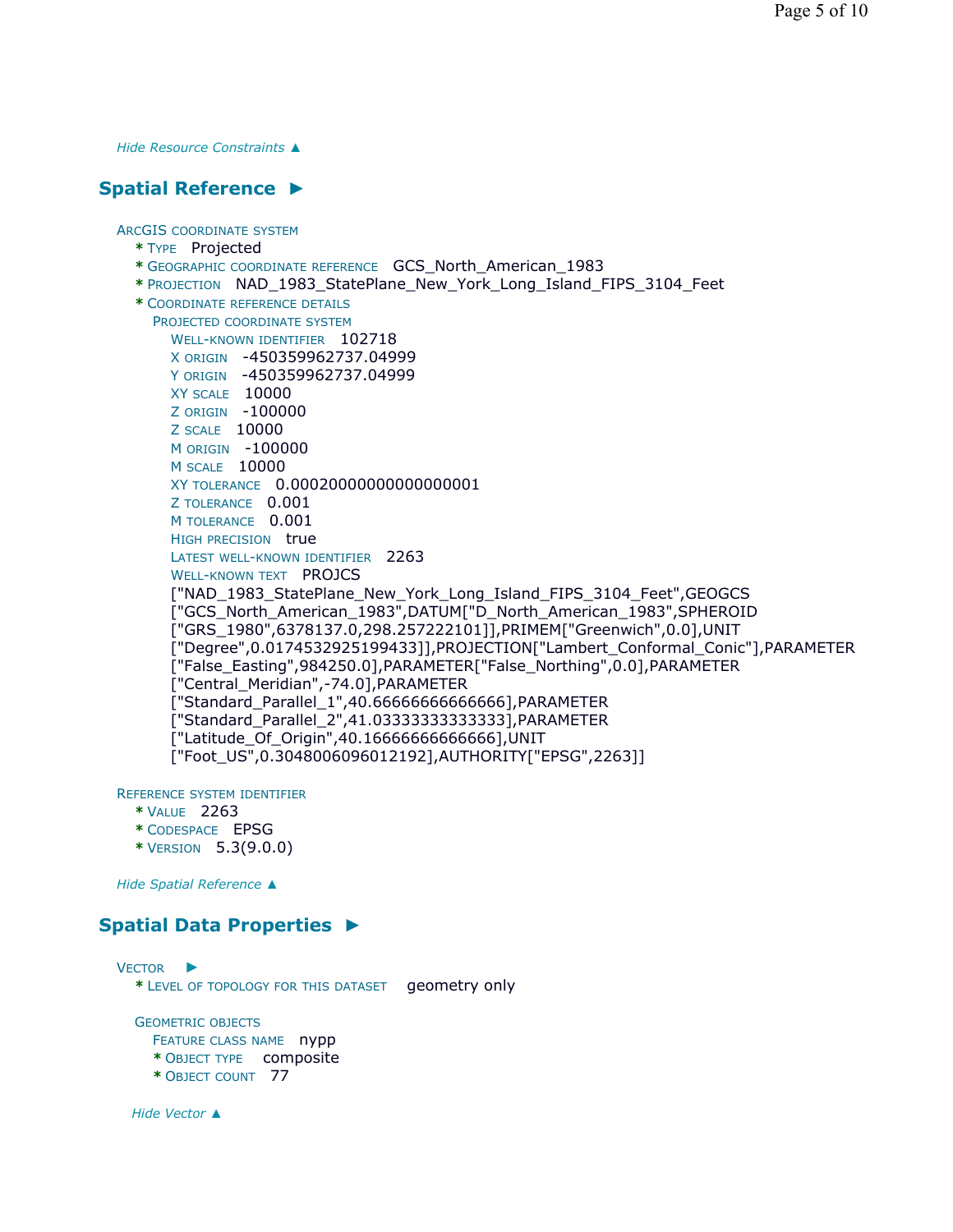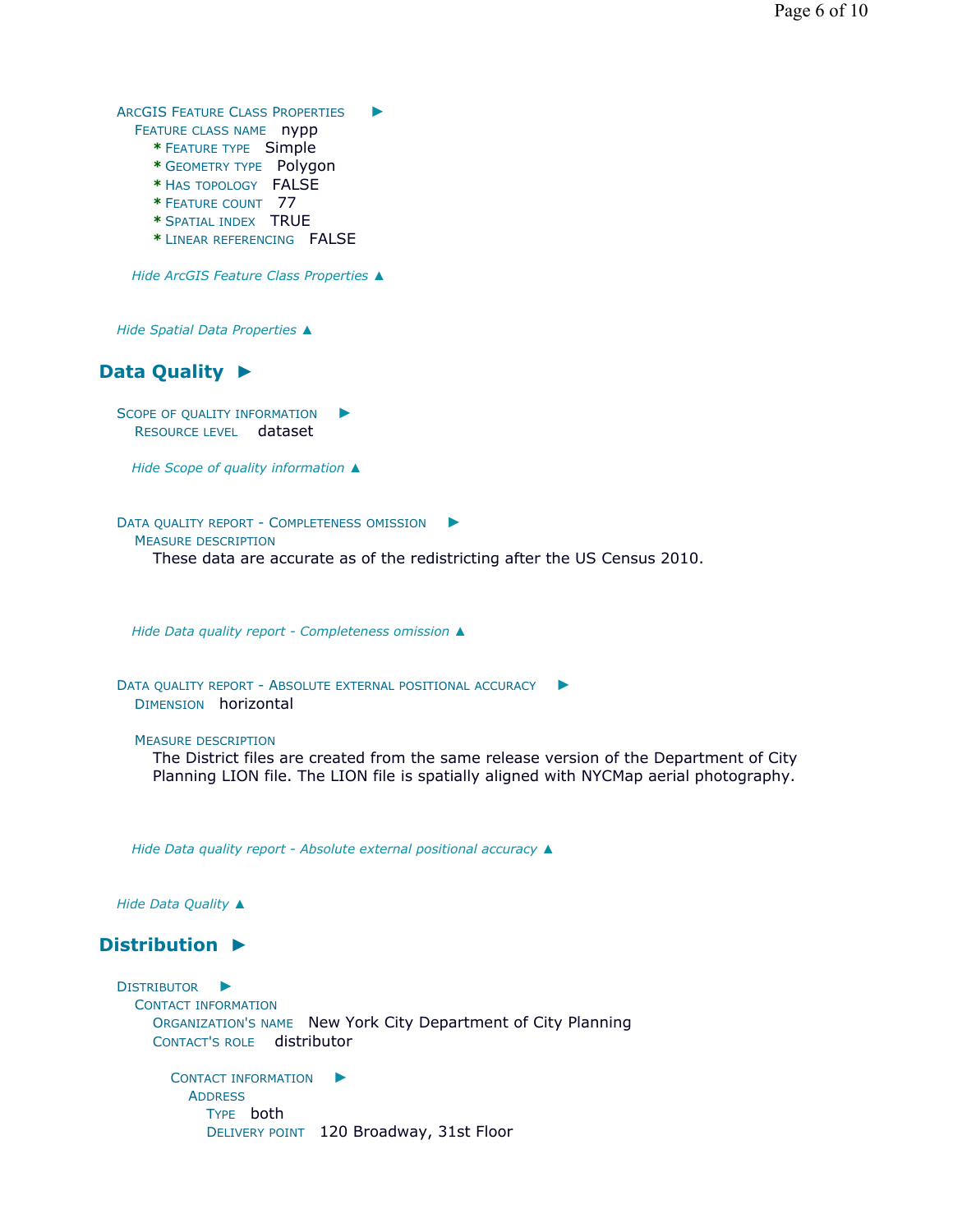CITY New York ADMINISTRATIVE AREA New York POSTAL CODE 10271 COUNTRY US

CONTACT INSTRUCTIONS

Available at the following website: https://www1.nyc.gov/site/planning/datamaps/open-data.page

*Hide Contact information ▲*

ORDERING PROCESS TERMS AND FEES Free

*Hide Distributor ▲*

DISTRIBUTION FORMAT NAME ESRI Shapefile VERSION Open Specification

TRANSFER OPTIONS ONLINE SOURCE LOCATION https://www1.nyc.gov/site/planning/data-maps/open-data.page

*Hide Distribution ▲*

# **Fields ►**

DETAILS FOR OBJECT nypp ► **\*** TYPE Feature Class **\*** ROW COUNT 77

FIELD OBJECTID ►

- **\*** ALIAS OBJECTID
- **\*** DATA TYPE OID
- **\*** WIDTH 4
- **\*** PRECISION 0
- **\*** SCALE 0
- **\*** FIELD DESCRIPTION Internal feature number.
- **\*** DESCRIPTION SOURCE Esri
- **\*** DESCRIPTION OF VALUES

Sequential unique whole numbers that are automatically generated.

*Hide Field OBJECTID ▲*

FIELD Precinct ►

- **\*** ALIAS Precinct
- **\*** DATA TYPE SmallInteger
- **\*** WIDTH 2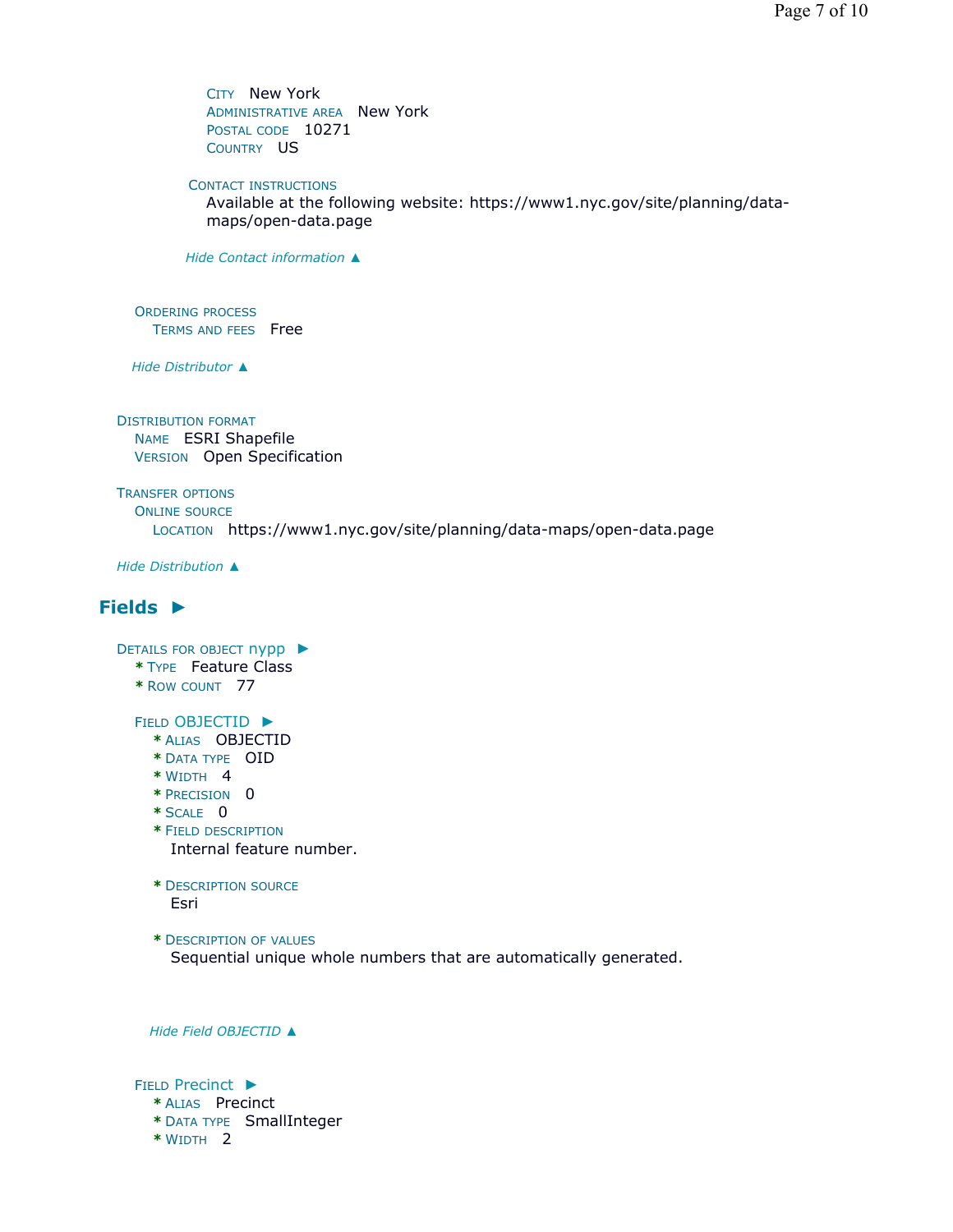```
* PRECISION 0
* SCALE 0
FIELD DESCRIPTION
  Denotes the precinct number serviced by the police precinct
```
*Hide Field Precinct ▲*

FIELD Shape ▶

- **\*** ALIAS Shape
- **\*** DATA TYPE Geometry
- **\*** WIDTH 0
- **\*** PRECISION 0
- **\*** SCALE 0
- **\*** FIELD DESCRIPTION Feature geometry.
- **\*** DESCRIPTION SOURCE ESRI
- **\*** DESCRIPTION OF VALUES Coordinates defining the features.

*Hide Field Shape ▲*

FIELD Shape\_Length ▶

- **\*** ALIAS Shape\_Length
- **\*** DATA TYPE Double
- **\*** WIDTH 8
- **\*** PRECISION 0
- **\*** SCALE 0
- **\*** FIELD DESCRIPTION Length of feature in internal units.
- **\*** DESCRIPTION SOURCE Esri
- **\*** DESCRIPTION OF VALUES Positive real numbers that are automatically generated.

*Hide Field Shape\_Length ▲*

FIELD Shape\_Area ▶

- **\*** ALIAS Shape\_Area
- **\*** DATA TYPE Double
- **\*** WIDTH 8
- **\*** PRECISION 0
- **\*** SCALE 0
- **\*** FIELD DESCRIPTION Area of feature in internal units squared.
- **\*** DESCRIPTION SOURCE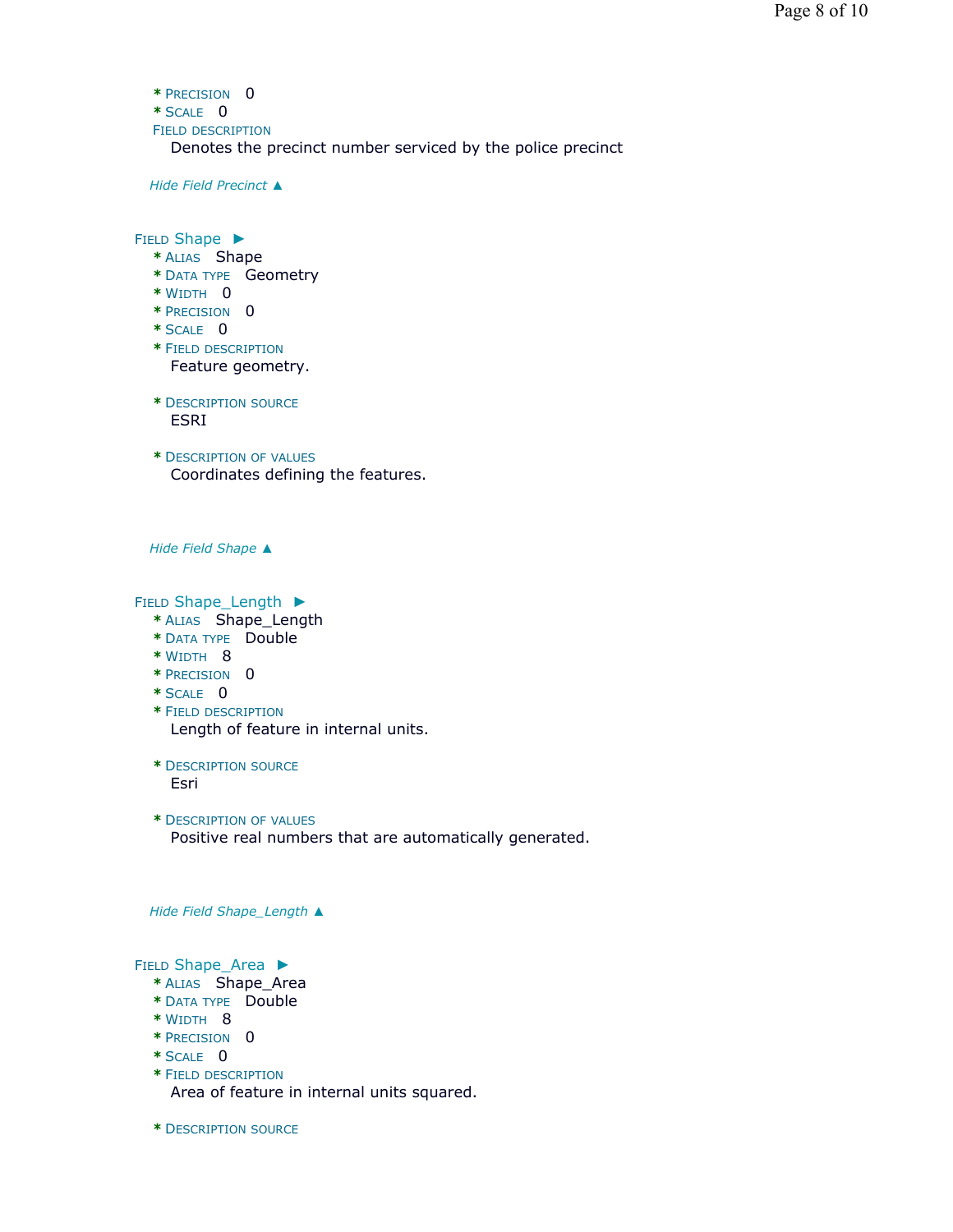Esri

**\*** DESCRIPTION OF VALUES Positive real numbers that are automatically generated.

*Hide Field Shape\_Area ▲*

*Hide Details for object nypp ▲*

*Hide Fields ▲*

## **Metadata Details ►**

METADATA LANGUAGE English (UNITED STATES) METADATA CHARACTER SET utf8 - 8 bit UCS Transfer Format

SCOPE OF THE DATA DESCRIBED BY THE METADATA dataset SCOPE NAME **\*** dataset

**\*** LAST UPDATE 2022-02-07

ARCGIS METADATA PROPERTIES METADATA FORMAT ArcGIS 1.0

CREATED IN ARCGIS FOR THE ITEM 2022-02-07 08:33:20 LAST MODIFIED IN ARCGIS FOR THE ITEM 2022-02-07 08:39:05

AUTOMATIC UPDATES HAVE BEEN PERFORMED Yes LAST UPDATE 2022-02-07 08:39:05

*Hide Metadata Details ▲*

#### **Metadata Contacts ►**

METADATA CONTACT ORGANIZATION'S NAME New York City Department of City Planning (DCP) CONTACT'S ROLE publisher

CONTACT INFORMATION ► **ADDRESS** DELIVERY POINT 120 Broadway, 31st Floor CITY New York ADMINISTRATIVE AREA NY POSTAL CODE 10271 E-MAIL ADDRESS DCPopendata@planning.nyc.gov

*Hide Contact information ▲*

*Hide Metadata Contacts ▲*